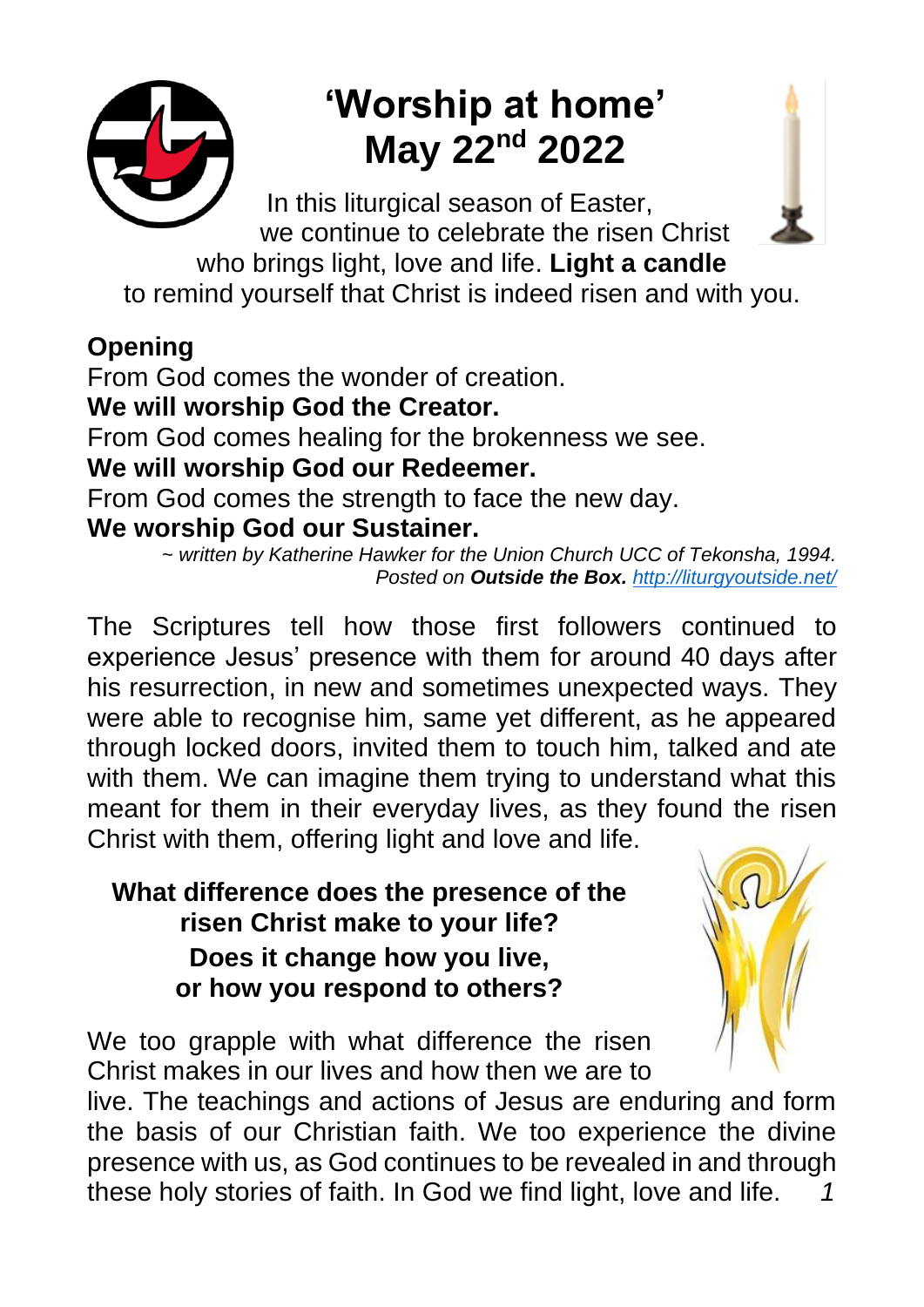#### **John 5:1-9**

*Some time later, Jesus went up to Jerusalem for one of the Jewish festivals. Now there is in Jerusalem near the Sheep Gate a pool, which in Aramaic is called Bethesda and which is surrounded by five covered colonnades. Here a great number of disabled people used to lie—the blind, the lame, the paralysed. One who was there had been an invalid for thirty-eight years. When Jesus saw him lying there and learned that he had been in* 

*this condition for a long time, he asked him, "Do you want to get well?" "Sir," the invalid replied, "I have no one to help me into the pool when the water is stirred. While I am trying to get in, someone else goes down ahead of me." Then Jesus said to him, "Get up! Pick up your mat and walk." At once the man was cured; he picked up his mat and walked.* 

*New International Version*

Scripture is full of stories where Jesus made a difference to people's lives, bringing healing and wholeness, and the promise of new life. In Jesus' time, illness and disability were seen as punishment for sin. However, Jesus lays no blame or judgement. As theologian Debie Thomas writes, "all four Gospels attest to his deep compassion for the sick and the disabled. Not once in Scripture does he respond to pain or illness with contempt, mockery, or condescension. Not once does he tell a sick person that her illness is her own fault. In fact, he corrects that cultural misunderstanding about disease and disability at every opportunity."

This story takes place at a man-made pool near one of the gates in the Jerusalem city wall. The pool had acquired a reputation for bringing having healing powers, where the first person into the pool after the water was churned up would be healed. The man in the



story had been waiting for a very long time. Jesus asks him a challenging question: "do you want to get well?" The man did *2*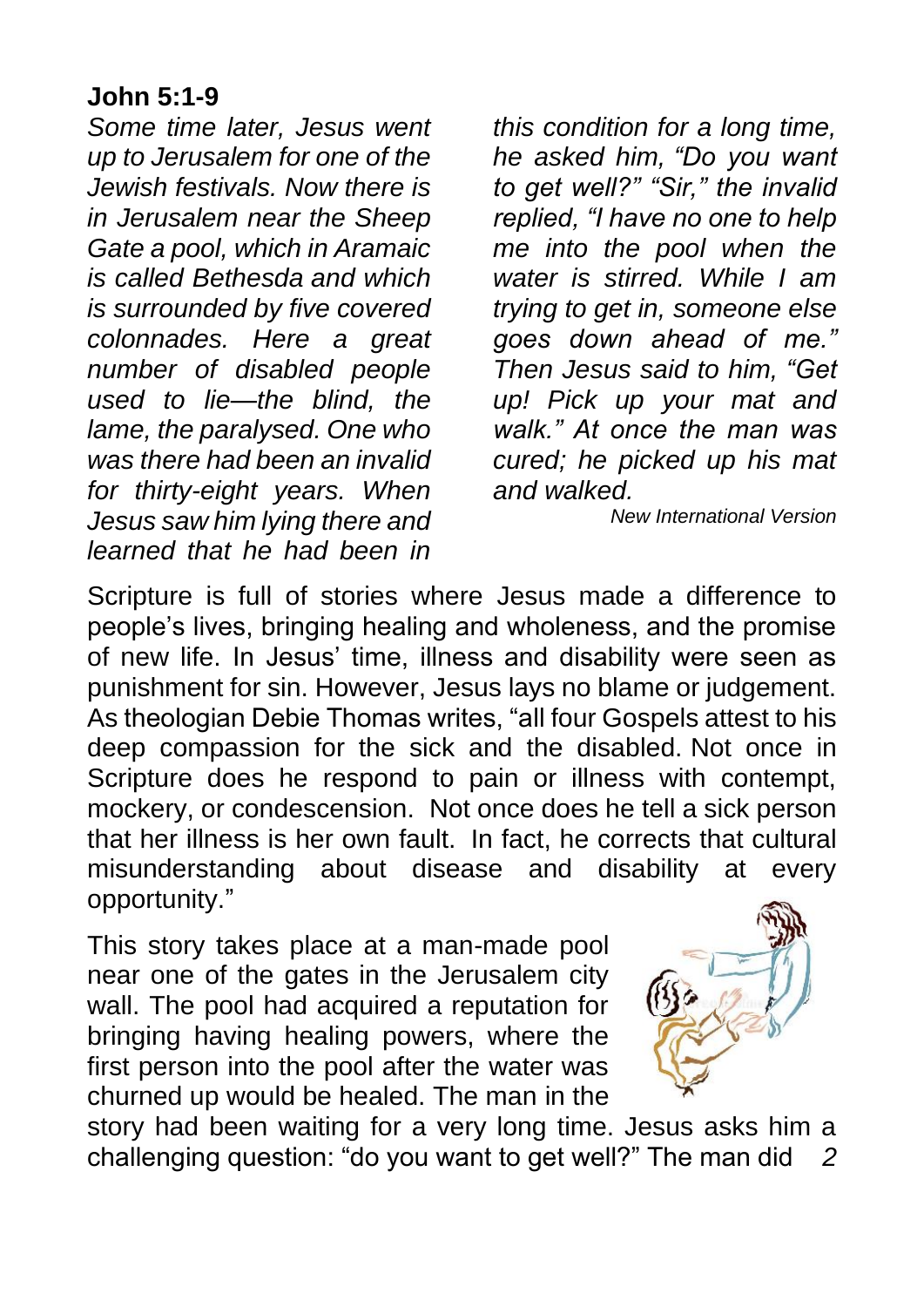not respond directly. We so often cling to what we know, uncertain about what changes might mean for us. There are times when we are challenged to take a good look at our lives. When we are called to embrace the new life that Christ offers us. we might need to find the courage to leave behind our mats, get up and follow. The healing that Christ offers goes beyond our physical ailments and restrictions, bringing fullness of life and a new way of being.

*Christ is risen, and he stands before us, like he stood before that rather non-committal man at the Pool of Bethzatha, and says, "Arise. Get up from your mat. Rise up from your grave. Life in all its fullness lies open before you, waiting to be embraced and lived to the full. Get to your feet, gather up your things, and get on with living it. There isn't anything you need to wait for or sort out first. Get up and live, now."*

*Nathan Nettleton [http://southyarrabaptist.church](http://southyarrabaptist.church/)*

In Christ we can find wholeness even in our broken and imperfect world. However, our hope is that one day all of creation will be made whole, reconciled, in Christ. John presents a vision of that day in the book of Revelation.

#### **Revelation 21 – 22: selected verses**

*And he carried me away in the Spirit to a mountain great and high, and showed me the Holy City, Jerusalem, coming down out of heaven from God. The city does not need the sun or the moon to shine on it, for the glory of God gives it light, and the Lamb is its lamp. The nations will walk by its light, and the kings of the earth will bring their splendour into it. Then the* 



*angel showed me the river of the water of life, as clear as crystal, flowing from the throne of God and of the Lamb down the middle of the great street of the city. On each side of the river stood the tree of life, bearing twelve crops of fruit, yielding its fruit every month. And the leaves of the tree are for the healing of the nations. No longer will there be any curse. They will*